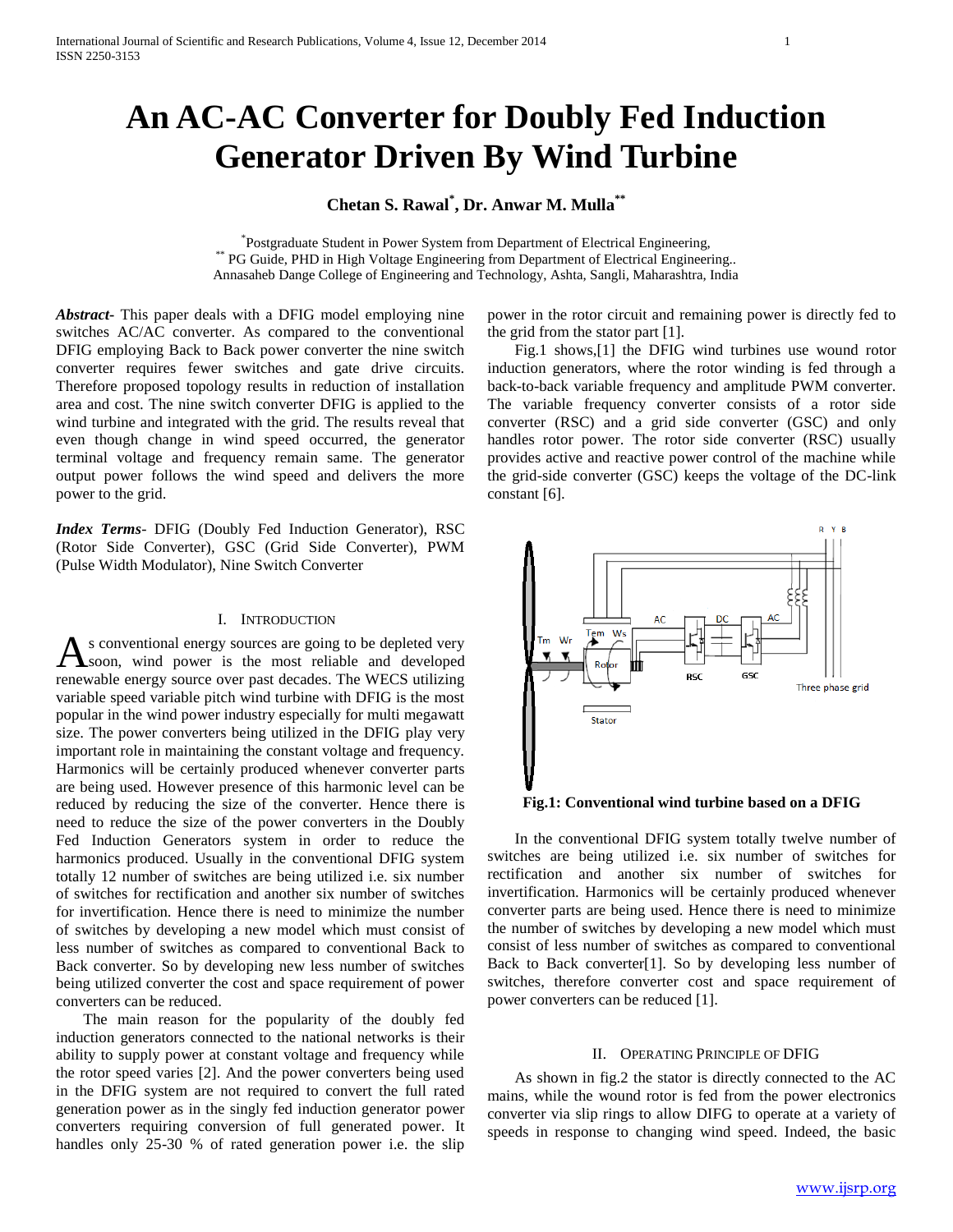concept is to interpose a frequency converter between the variable frequency induction generator and fixed frequency grid. The DC capacitor linking stator and rotor side converters allows the storage of power from induction generator for further generation. To achieve full control of grid current, the DC-link voltage must be boosted to a level higher than the amplitude of grid line-to-line voltage. The slip power can flow in both directions, i.e. to the rotor from the supply and from supply to the rotor and hence the speed of the machine can be controlled from either rotor or stator side converter in both super and subsynchronous speed ranges. As a result, the machine can be controlled as a generator or a motor in both super and subsynchronous operating modes realizing four operating modes. Below the synchronous speed in the motoring mode and above the synchronous speed in the generating mode, rotor-side converter operates as a rectifier and stator-side converter as an inverter, where slip power is returned to the stator. Below the synchronous speed in the generating mode and above the synchronous speed in the motoring mode, rotor-side converter operates as an inverter and stator side converter as a rectifier, where slip power is supplied to the rotor. At the synchronous speed, slip power is taken from supply to excite the rotor windings and in this case machine behaves as a synchronous machine.



 This paper presents a control strategy by means of algebraic analytical relationships given by the mathematical model of the machine to the performances of doubly fed induction generators using back to back converter, thereby maximizing the efficiency of the generation system. The main problem using renewable energy sources is to make them work at full power for different operating conditions of the source. This is usually achieved by means of the implementation of control algorithms known as MPPT algorithms. For wind plants it is not so easy because wind changes rapidly and randomly. The output power of a wind turbine can be written as;

$$
P = \frac{1}{2} C_p(\lambda, \beta) \zeta \pi R^2 V_w^3 \dots \dots \dots \dots \dots \dots \dots (1)
$$

The power co-efficient Cp is a function of the pitch angle  $\beta$ and tip speed ratio  $\lambda$ . The results reveal that the output power regulation of a wind turbine can be achieved in two ways; acting on the tip speed ratio and acting on the pitch angle.

 This paper gives information about the controlling of DFIG wind turbines using back to back variable frequency converter.

 The mechanical power and the stator electric power output are computed as follows:

| $P_r = T_m * \omega_r$    |  |
|---------------------------|--|
| $P_s = T_{em} * \omega_r$ |  |

For a loss less generator the mechanical equation is:

$$
\frac{d_{wr}}{dt} = T_m - T_{em} \tag{4}
$$

In steady-state at fixed speed for a loss less generator

$$
T_m = T_{\text{em And}} P_m = P_s + P_r
$$
 (5)

And it follows that:  
\n
$$
P_r = P_m - P_{s=} T_m \omega_r - T_{em} \omega_s = -s P_s \dots \dots \dots \tag{6}
$$

Where,  $S = \omega_s$  is defined as the slip of the generator

 Generally the absolute value of slip is much lower than 1 and, consequently,  $P_r$  is only a fraction of  $P_s$ . Since  $T_m$  is positive for power generation and since  $\omega_s$  is positive and constant for a constant frequency grid voltage, the sign of  $P_r$  is a function of the slip sign.  $P_r$  is positive for negative slip (speed greater than synchronous speed) and it is negative for positive slip (speed lower than synchronous speed). For super synchronous speed operation,  $P_r$  is transmitted to DC bus capacitor and tends to raise the DC voltage. For sub-synchronous speed operation,  $P_r$  is taken out of DC bus capacitor and tends to decrease the DC voltage.  $C_{\text{grid}}$  is used to generate or absorb the power  $P_{\text{gc}}$  in order to keep the DC voltage constant. In steady-state for a lossless AC/DC/AC converter  $P_{gc}$  is equal to  $P_r$  and the speed of the wind turbine is determined by the power  $P_r$  absorbed or generated by  $C_{\text{rotor}}$ . The phase - sequence of the AC voltage generated by  $C_{\text{rotor}}$ is positive for sub-synchronous speed and negative for super synchronous speed. The frequency of this voltage is equal to the product of the grid frequency and the absolute value of the slip.  $C_{\text{rotor}}$  and  $C_{\text{grid}}$  have the capability for generating or absorbing reactive power and could be used to control the reactive power or the voltage at the grid terminals.

#### *A. Steady State Characteristics*

 The steady state equivalent circuit of DFIG is shown in below fig.2.A



**Fig.2.A: Steady state equivalent circuit of DFIG**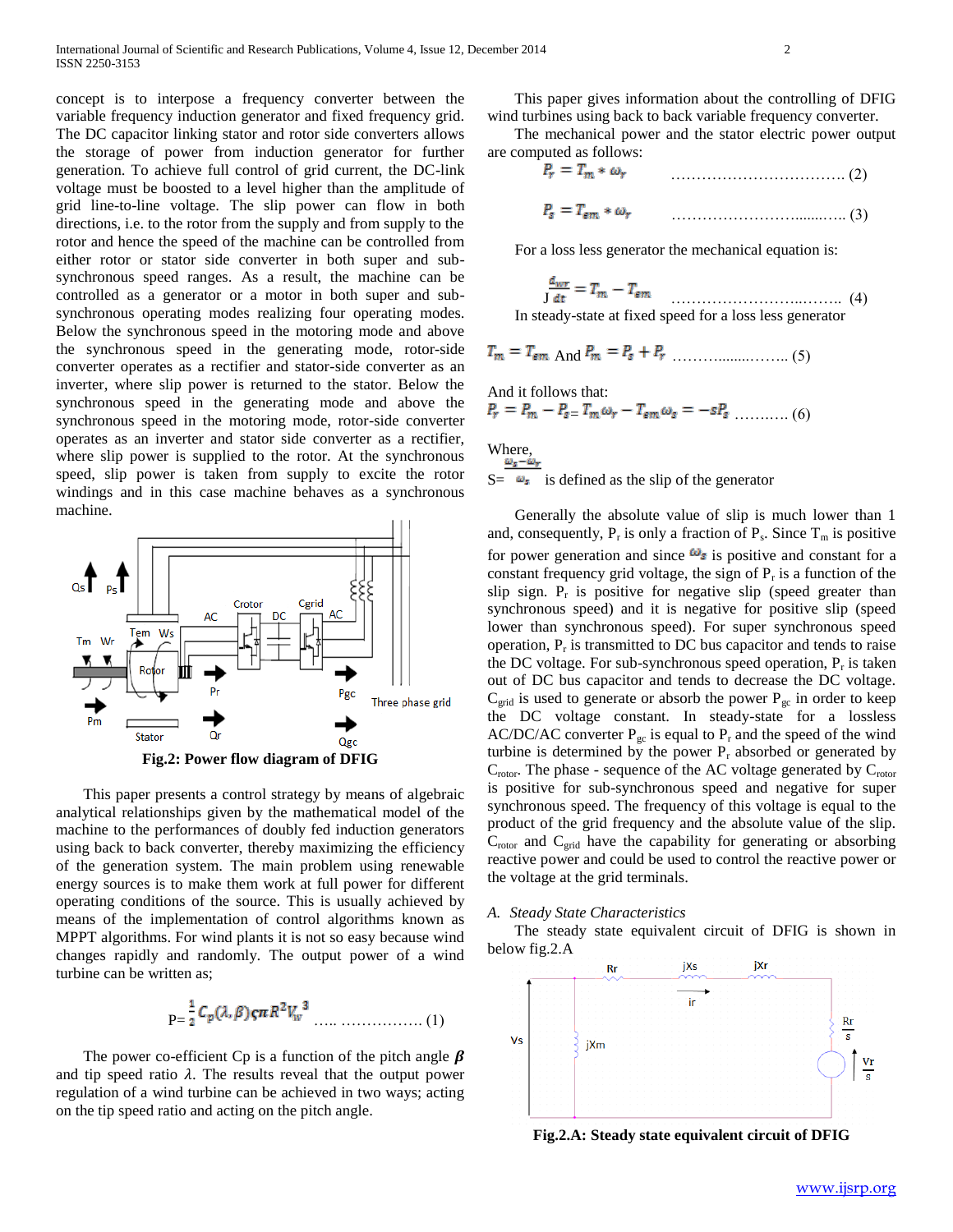To obtain the torque equation from the equivalent circuit, we can simplify the steady state induction motor circuit by moving  $x_m$  to the stator terminal .The rotor current  $I_r$  is expressed as;

$$
I_r = \frac{V_s - \frac{(Y_r)}{s}}{(r_s + \frac{r_s}{s}) + j(x_s + x_r)}
$$
 (7)

 The electrical torque Te, from the power balance across the stator to rotor gap, can be calculated from;

$$
T_{\rm g} = \left(I_r^2 \frac{r_r}{s}\right) + \frac{p_r}{s} \tag{8}
$$

 Where the power supplied or absorbed by the controllable source injecting voltage into the rotor circuit, that is the rotor active power,  $P_r$  can be calculated from

$$
P_r = \frac{v_r}{s} I_r \cos \theta
$$
\n
$$
P_r = R_e(\frac{v_r}{s} I_r^*)
$$
\n(9)

#### III. OPERATION OF NINE SWITCH CONVERTER

 As shown in Fig.1.2 [5], the proposed converter has three legs with three switches per leg. The middle switch in each of phase legs is shared by rectifier and inverter, therefore count of switches reduces. In this topology, the converter input and output voltages can be independently controlled although the middle switch in each leg is shared by the rectifier and inverter. Table.1 indicates the switching states. Here the converter has only three valid switching states per phase and  $V_{AR}$ ,  $V_{XR}$  are the voltage at nodes A and X with respect to the negative dc link R respectively.

 For the convenience it is considered that x, y, z are the input nodes of the converter and A, B, C are the output nodes. Modulation waveform to switching algorithm is the carrier based PWM control method for a nine-switch converter [3]-[8]. There are two reference signals for every phase. The principle of switching algorithm for upper and lower switches is obtained for the conditions given below:

Condition 1: Se1>C then  $S_{AO}$  is on Condition 2: Se2<C then  $S_{AI}$  is on

**Table.1: Switching states and converter output voltages**

| Mode | ON<br>Switches      | <b>Input and Output node voltages</b> |
|------|---------------------|---------------------------------------|
|      | $S_{AO, S_{AM}}$    | $V_{AR} = V_{dc}$ , $V_{XR} = V_{dc}$ |
|      | $S_{AM}$ , $S_{AI}$ | $V_{AB}=0$ , $V_{XB}=0$               |
|      | $S_{AO}$ , $S_{AI}$ | $V_{AP} = V_{dc}$ , $V_{XP} = 0$      |

Se1 and Se2 can be expressed as:

| $\text{Sel} = \frac{m_{out} \sin(2 * \pi * f_{out}) + of_{out} \dots (11)}{}$ |  |
|-------------------------------------------------------------------------------|--|
|                                                                               |  |

Where,

 $f_{\text{out}}$ ,  $f_{\text{in}}$  is the output and input frequency respectively.  $m_{\text{out}}$ ,  $m_{\text{in}}$  are the modulation index and  $\sigma f_{\text{out}}$ ,  $\sigma f_{\text{in}}$  are the offset of output and input references signals respectively.

 In this topology x, y, z are connected to the grid and lower switches  $(S_{AI}, S_{BI}, S_{CI})$  operate as a rectifier or Grid Side Converter. A, B, C are connected to the rotor, therefore upper switches ( $S<sub>AO</sub>$ ,  $S<sub>BO</sub>$ ,  $S<sub>CO</sub>$ ) operate as an inverter or Rotor Side Converter.

#### IV. CONTROL OF NINE SWITCH CONVERTER

 In the DFIG based wind turbines rotor current regulation on the stator flux oriented reference frame. Therefore the d axis is aligned with the stator flux linkage vector λ*s* , namely, λ*s*=λds and  $\lambda$ qs=0. This results in following relationships [6]:

$$
i_{qs} = -\frac{L_{mlqr}}{L_s} \tag{13}
$$

$$
i_{ds} = \frac{L_m(i_{ms} - i_{dr})}{L_s} \tag{14}
$$

$$
T_{\rm e} = -\frac{L_{\rm m} l_{\rm m} l_{\rm q}}{L_{\rm s}} \quad (15)
$$

$$
Q_s = \frac{3}{2} \frac{w_s L_m^2 i_{ms} (i_{ms} - i_{dr})}{L_s} \qquad \qquad (16)
$$

$$
V_{dr} = r_r i_{dr} + \sigma L_r \frac{di_{dr}}{dt} - sw_s \sigma L_r i_{qr} \dots \dots \dots \dots (17)
$$

$$
V_{qr} = r_r i_{qr} + \sigma L_r \frac{di_{qr}}{dt} + \text{sw}_s \left(\frac{\sigma L_r i_{dr} + L_m^2 i_{ms}}{L_s}\right)_{\dots} (18)
$$

Where,

$$
i_{ms} = \frac{v_{qs} - r_{s}l_{qs}}{w_{s}l_{m}}
$$
\n
$$
\sigma = 1 - \frac{l_{m}^{2}}{l_{r}l_{s}}
$$
\n
$$
(19)
$$
\n
$$
(20)
$$

 Equation (14) shows that the DFIG electrical torque can depends on  $\frac{I_{qr}}{r}$ , as a result the rotor speed  $\omega_r$ , can be controlled by regulating  $I_{qr}$ . Equation (15) indicates that the  $Q_s$  can be controlled by regulating the  $I_{dr}$ , therefore, the reference values of  $I_{dr}$  and  $I_{qr}$  can be determined from O<sub>s</sub> and  $\omega_r$  regulation. Fig.4 shows the overall vector control scheme of the Rotor Side Converter (RSC).

The instantaneous three-phase rotor current  $\hat{i}$ rabe is transformed to d-q components  $I_{dr}$  and  $I_{qr}$  in the stator – flux oriented reference frame. Then  $I_{dr}$  and  $I_{qr}$  are compared with their reference signals  $(\mathbf{r}_{dr}^{\dagger} \mathbf{a} \mathbf{n} \mathbf{d} \mathbf{r}_{qr}^{\dagger})$  to generate the error signals, which are passed through two PI controllers to form the voltage signals  $V_{dr1}$  and  $V_{qr1}$ . These two voltage signals are compensated by the corresponding cross coupling terms  $(V<sub>dr2</sub>)$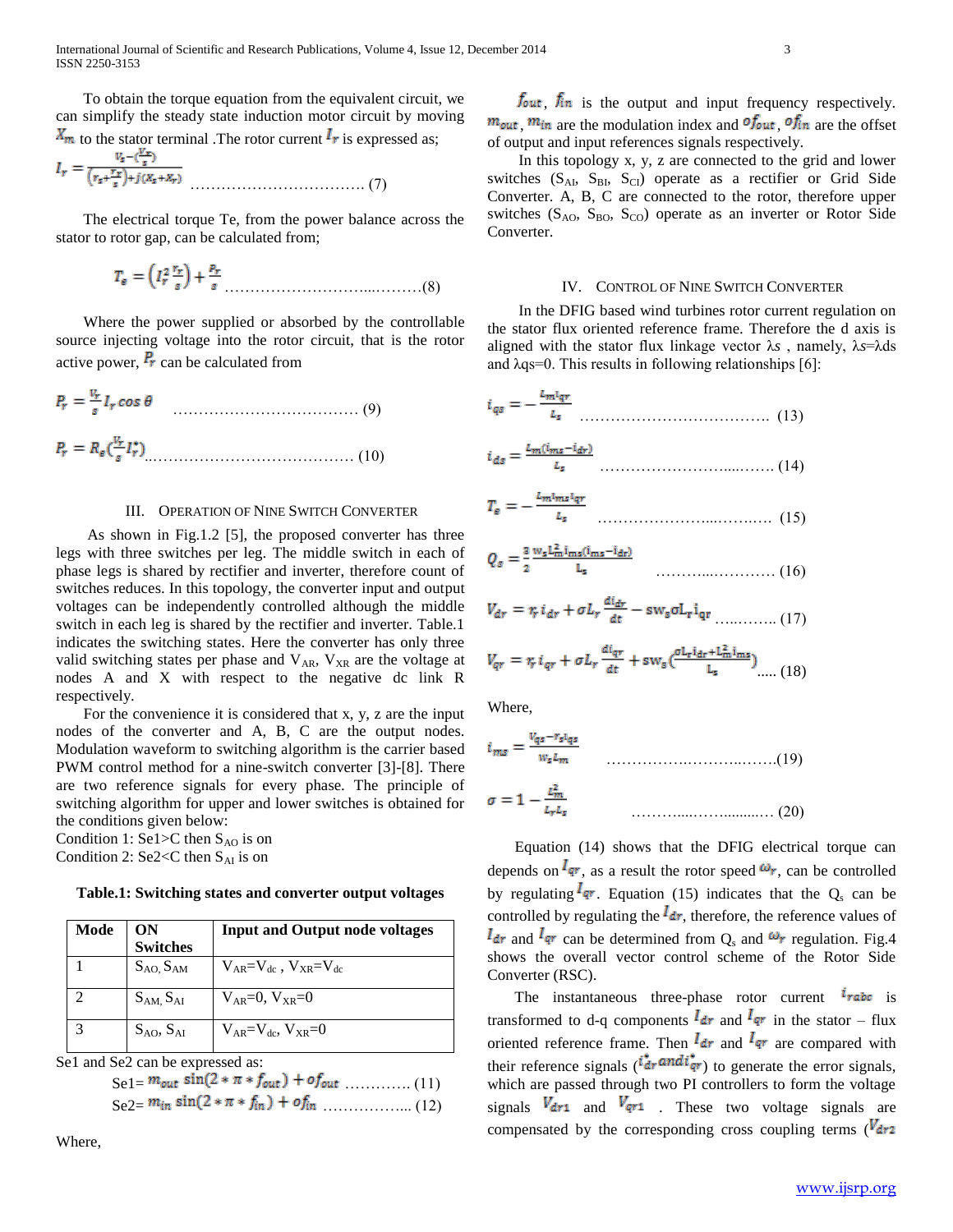and  $V_{qr}$  to form the d-q voltage signals  $V_{dr}$  and  $V_{qr}$ . Where  $V_{dr2}$ and  $V_{qr2}$  are assumed as:<br> $V_{dr2} = -s\omega_s \sigma L_r i_{qr}$  $V_{dr2} = -s\omega_s \sigma L_r i_{qr}$  (21)<br>  $V_{qr2} = s\omega_s (\sigma L_r i_{dr} + L_m^2 \frac{i_{ms}}{l_s})$  (22) ) ..………….. (22)

 They are then used by the carrier based PWM method to generate MOSFET gate control signals of the RSC.

 The objective of the GSC is to keep the DC link voltage constant regardless of the magnitude and direction of the rotor power. The control of DC link voltage,  $V_{dc}$  and DFIG stator terminals voltage, Vs, are achieved by current regulation on a synchronously rotating reference frame. The output voltage signals  $V_{dg}$  and  $V_{gq}$  from the current controllers are used by the carrier based PWM algorithm to switch the grid side of nineswitch converter. Figure 4.1 shows the overall vector control scheme of the Grid Side Converter [6].



**Fig.4: Overall vector control of RSC**



**Fig.4.1: Overall vector control of GSC**

#### V. SIMULATION MODELS

#### *A. Simulation of overall pulse generation*

 Fig.16 shows the overall pulse generation model for nine switch converter. As mentioned earlier the nine switch converter model consists of three legs and each consisting of three switches. Fig.16 shows how the pulses have been generated for all the three leg MOSFET switches. For all the nine switches, voltage signals generated from the Rotor Side Converter and Grid Side Converter are compared with the carrier wave signal and an appropriate gate pulse is generated.



**Fig.5.A: Simulation model of overall pulse generation**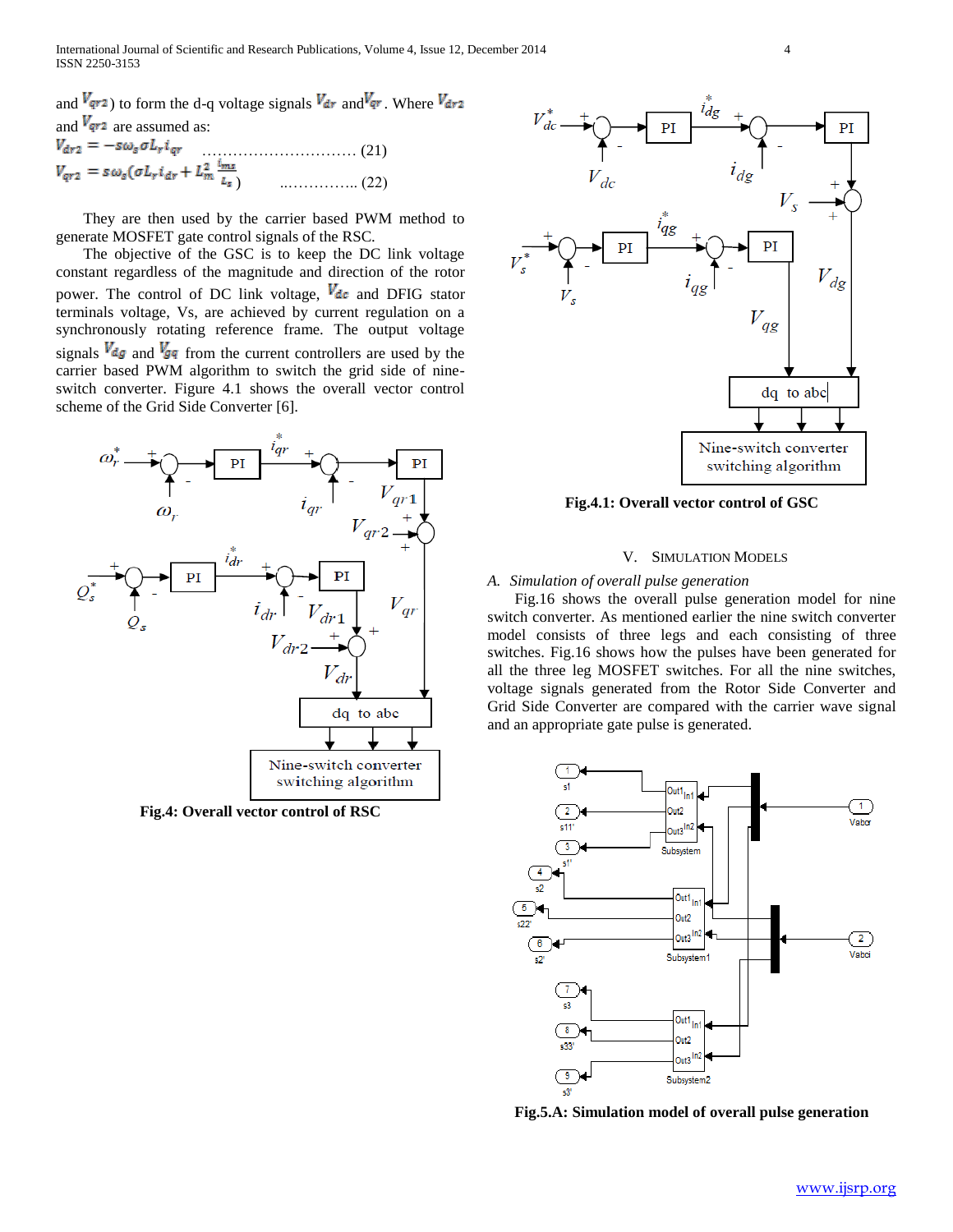### *B. Simulation of nine switch converter*

 Fig.17 shows the simulation model of nine switch converter. It consists of totally three legs, each leg consisting of three switches. Then total number of switches is nine. The above six switches act as Rectifier i.e. the conversion of AC/DC and the below six switches act as Inverter i.e. the conversion of DC/AC. The pulses for all the MOSFET gates are generated using the voltage signals generated from RSC and GSC comparing with the carrier wave signal.



**Fig.5.B: Simulation model of nine switch converter**

#### VI. SIMULATION RESULTS

The DFIG parameters are given in Table 2.

**Table.2: Parameters of the DFIG simulated**

| <b>Rated Power</b>    | 2MW                              |
|-----------------------|----------------------------------|
| <b>Stator Voltage</b> | 690V                             |
| $\rm Rs$              | 0.0108pu                         |
| Rr                    | 0.0121pu (referred to the        |
|                       | stator)                          |
| Lm                    | 3.362pu                          |
| Ls                    | 0.102pu                          |
| Lr                    | $0.11$ pu<br>(referred to<br>the |
|                       | stator)                          |
| Number of<br>pole     | 2                                |
| pairs                 |                                  |

 In order to evaluate the dynamic performance of the proposed DFIG, sudden variation in the wind speed is made.

## *A. Generator output power*

 Fig.6.A shows the generator output power. It is observed that when the wind speed is increased at 12 sec, the power output of the generator also slightly increased. In means the generator

output power follows the wind speed and delivers more power to the grid whenever wind speed increases



# *B. Stator output reactive power*

 Fig.6.B shows the stator output reactive power. At 12 sec there is sudden variation in the wind speed i.e. initially wind blowing at 12m/s increased to 15m/s at 12 sec. The reference value of reactive power is set to zero and stator reactive power produced by generator is tried to keep around zero. In the above figure it is observed that at the time of wind speed change the reactive power generated by stator is maintained constant around zero.



#### *C. Generator terminal voltage*

 Fig.6.C shows the stator each phase output voltage. It is observed that, initially when the wind is blowing at 12 m/s stator terminal each phase voltage is around 690 volts. Then at 12 sec, when wind speed changes to 15m/s the magnitude of stator output each phase voltage is not affected and is maintained almost constant i.e. around 690 volts. It means irrespective of the wind speed changes and rotor speed variation the stator output each voltage remains almost constant in order to make it possible to integrate the wind turbine generated power with the grid. This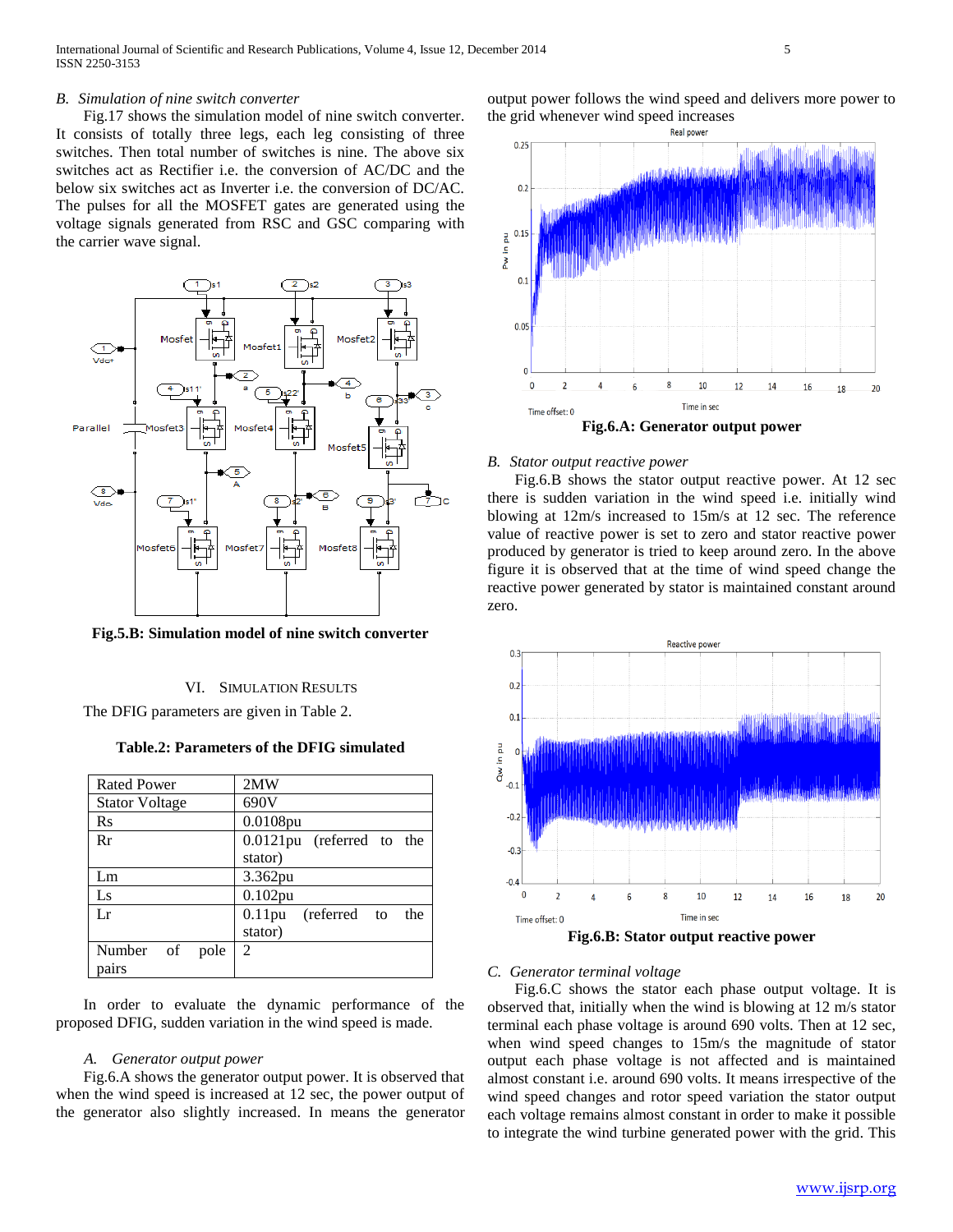is one of the very essential controlling aspects in doubly fed induction generators achieved through nine switch converter.



#### *D. Generator terminal current*

 Fig.6.D shows the each phase generator terminal current. We know that when wind speed increases the power delivered to the grid also increases. As stator terminal voltage is going to remain constant during wind changes, the current drawn by the grid increases in order to increase the power delivered to the grid. It can be observed in Fig.22 that when there is sudden change in the wind speed at 12 sec the magnitude of each phase stator output current increases slightly. Stator output terminal each phase voltage and current are in phase. It means that the generator is operating approximately at its unity power factor.



#### *E. Generator rotor speed*

 Fig.6.E shows the generator rotor speed. It is observed that before the step change in wind speed occurred i.e. wind blowing at 12m/s, the rotor is rotating at 0.55pu but when the wind speed increases to 15m/s the rotor speed also increases. After a fraction of second the rotor speed again gains its steady state at 0.67pu. From Fig.21 and 23 it can be clearly observed that even though there is change in rotor speed in course of time period because of change in wind speed the stator terminal each phase output voltages remains almost constant. From Fig.19 and 23 it is clear that the power delivered to the grid from the generator increases with increase in rotor speed because of change in wind speed.



# VII. CONCLUSION

 This thesis presented a DFIG model employing new nine switches AC/AC converter. As compared to the conventional DFIG employing Back to Back power converter the new nine switch converter requires fewer switches and gate drive circuits. Therefore proposed topology results in reduction of installation area and cost. The new nine switch converter DFIG is applied to the wind turbine and integrated with the grid. The results reveal that even though change in wind speed occurred, the generator terminal voltage and frequency remain same. The generator output power follows the wind speed and delivers the more power to the grid. It means proposed DFIG will operate according to control strategies aims in the wind speed sudden variations

#### **REFERENCES**

- [1] "MOHAMMAD RREZA BENAI , ALI REZA DEHGHANZADEH''. "WIND FARM BASED DOUBLY FED INDUCTION GENERATOR USING A NOVEL AC /AC CONVERTER 2011 IEEE
- [2] L.PIEGARI, R.RIZZO, P.TRICALI, "OPTIMIZED DESIGN OF A BACK TO BACK ROTOR SIDE CONVERTER FOR DOUBLY FED INDUCTION GENERATOR EQUIPPED WIND TURBINES", IEEE TRANSACTION ON POWER ELECTRONICS, 2009.
- [3] Congwei Lu, Bin Wu, Navid Zargari, David Xu, "A Novel Nine Switch PWM Rectifier-Inverter Topology For Three Phase UPS Applications", European Conference On Power Electronics Applications, Sep.2007..
- [4] T. Kominami, Y. Fujimoto, " A Novel Nine Switch Inverter For Independent Control Of Two Three Phase Loads", Industry Applications Conference,PP,2346-2350, 2007.
- [5] Nayeem Rahmat Ullah , "Variable Speed Wind Turbines For Power System Stability Enhancement " IEEE 2007.
- [6] Lie Xu, : Coordinated Control of DFIG's Rotor and Grid Side Converters During Network Unbalance," IEEE Trans. On Power Electronics, Vol. 23, No. 3, pp. 1041-1049, May 2008.
- [7] Congwei Liu, Bin Wu, Navid Zargari, David Xu, "A Novel Nine-Switch PWM Rectifier-Inverter Topology for Three-Phase UPS Applications," European Conference On Power Electronics Applications, Sep. 2007.
- [8] Seyed Mohammad DehghanDehnavi, Mustafa Mohamadian, Ali Yazdani, Farhad Ashrafzadeh, "Space Vector Modulation for Nine-Switch Converters," IEEE Trans. On Power Electronics, Vol. 25, No. 6, pp. 1488- 1496, June 2010.